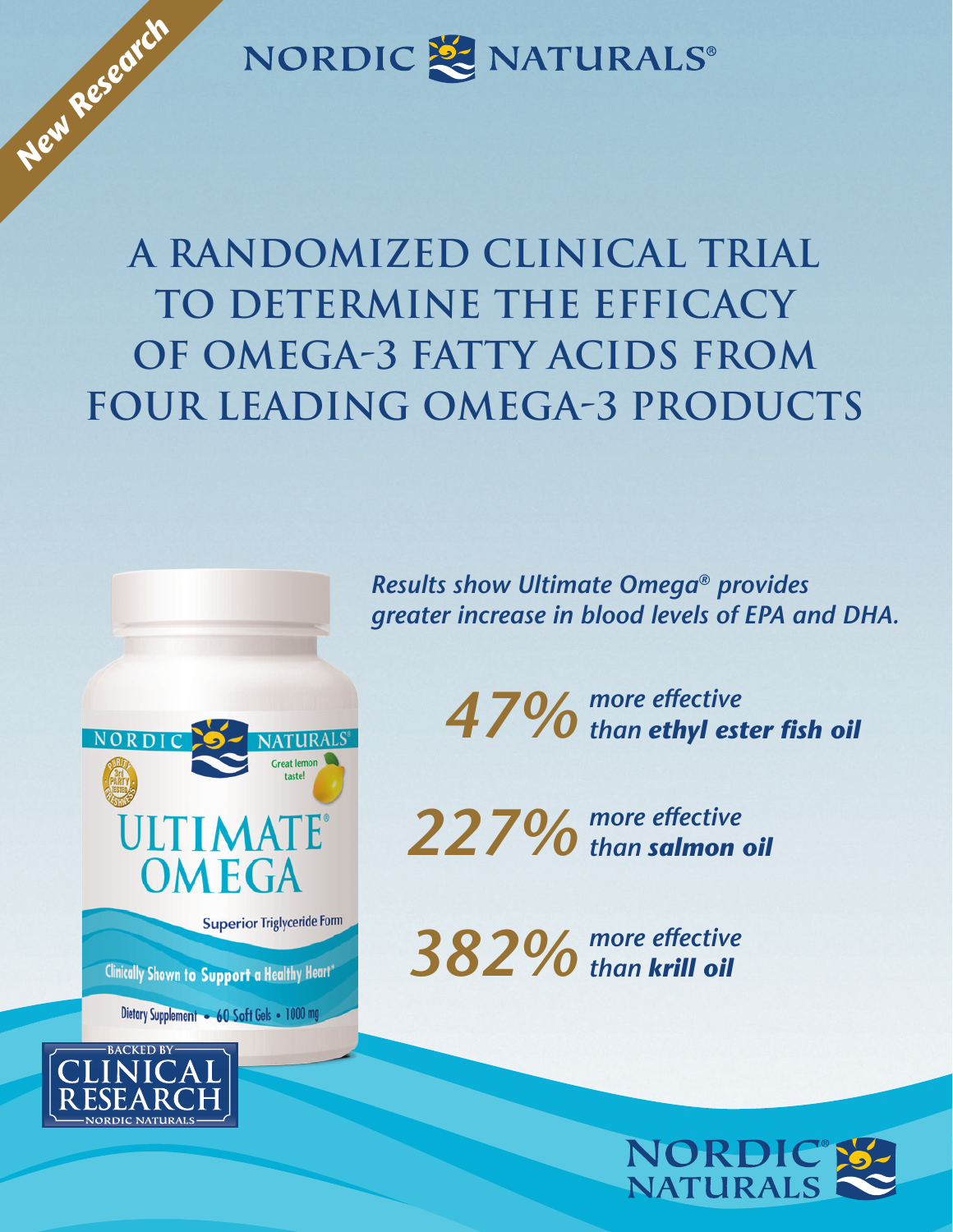# **STUDY OVERVIEW**

#### **OBJECTIVE**

This trial was designed to compare the increases in blood levels of the long-chain omega-3 fatty acids eicosapentaenoic acid (EPA) and docosahexaenoic acid (DHA) after consumption of Nordic Naturals' triglyceride-form omega-3 supplement Ultimate Omega®, compared to three other leading, commercially available omega-3 products, and to assess potential changes in cardiovascular health risk following supplementation.

#### **STUDY TYPE**

This was an intervention study, in which each of the healthy volunteers consumed each of the four products, in order to assess efficacy among products.

### **STUDY POPULATION**

A total of 35 healthy subjects enrolled in the study. Data from 32 subjects was available for analysis.

#### **METHODOLOGY**

- Ultimate Omega, which is manufactured in triglyceride form, was compared to three leading omega-3 products: a fish oil product in ethyl ester form, a salmon oil product in triglyceride form, and a krill oil product in phospholipid form.
- The dose chosen was based on the product manufacturer's recommended dose (on the label of each product), which is often referred to by the manufacturer as "all you need" in marketing materials.
- For the duration of the study, each participant was randomly assigned to consume one of four products for a 28-day period, followed by a 4-week washout period, then was reassigned a new omega-3 product for a 28-day period. Subsequent 4-week washout periods and the remaining two omega-3 products were provided for each study participant. Products were provided in random order to avoid an order effect on the results.
- The daily dose on the labels of each of the four products was different; therefore, in addition to the product comparison based on each manufacturer's recommended dose, results were also calculated, by extrapolation, to reflect supplemental intake per 1000 mg of EPA or DHA, and of combined EPA plus DHA in order to demonstrate how each product at an identical intake level affected the change in each participant's omega-3 blood levels.
- **n** Four omega-3 biomarkers of cardiovascular health risk were also employed in order to determine whether supplementation with the four products resulted in any effects on cardiovascular health risk. Each subject received a score of good, neutral, or poor, based on whether the omega-3 biomarkers improved, remained unchanged, or deteriorated.

#### **CONCLUSION**

Based on the administration of the manufacturer's recommended dose for each omega-3 product, Nordic Naturals' triglyceride-form Ultimate Omega demonstrated superior efficiency in increasing whole blood EPA levels, compared to krill oil and salmon oil.

Ultimate Omega also demonstrated superior increase in DHA, total omega-3s, and EPA+DHA compared to all three comparator products, including the ethyl ester product.

Ultimate Omega and the ethyl ester product showed similar increase in EPA at the manufacturer's recommended dose; however, after correcting for the milligram-to-milligram amount of EPA and DHA administered per 1000 mg of supplemental intake, Ultimate Omega remained superior to all of the comparator products, including the ethyl ester product.

When calculations were prepared based on both the manufacturer's recommended dose in a given supplement and the rise in EPA and DHA in the blood, *Ultimate Omega was 47% more effective than the comparator ethyl ester product, 227% more effective than the comparator salmon oil product, and 382% more effective than the comparator krill oil product.* 

Ultimate Omega was the only supplement that resulted in none of the subjects receiving a poor score for cardiovascular health risk, and it garnered the highest number of good scores. Both the krill oil and the triglyceride salmon oil supplementation resulted in several subjects receiving poor scores, and the number of good scores their subjects received numbered less than 50% of the total good scores for Ultimate Omega.

# **FINAL RESULT**

At the manufacturer's recommended dose, Nordic Naturals Ultimate Omega is more efficient and effective in increasing blood levels of the beneficial omega-3 fatty acids than are any of the comparator products. Furthermore, Nordic Naturals' triglyceride-form omega-3 supplement Ultimate Omega proved to be more beneficial in promoting cardiovascular health than any of the three comparator products. Krill oil and salmon oil were relatively unsuccessful in this aspect of the study.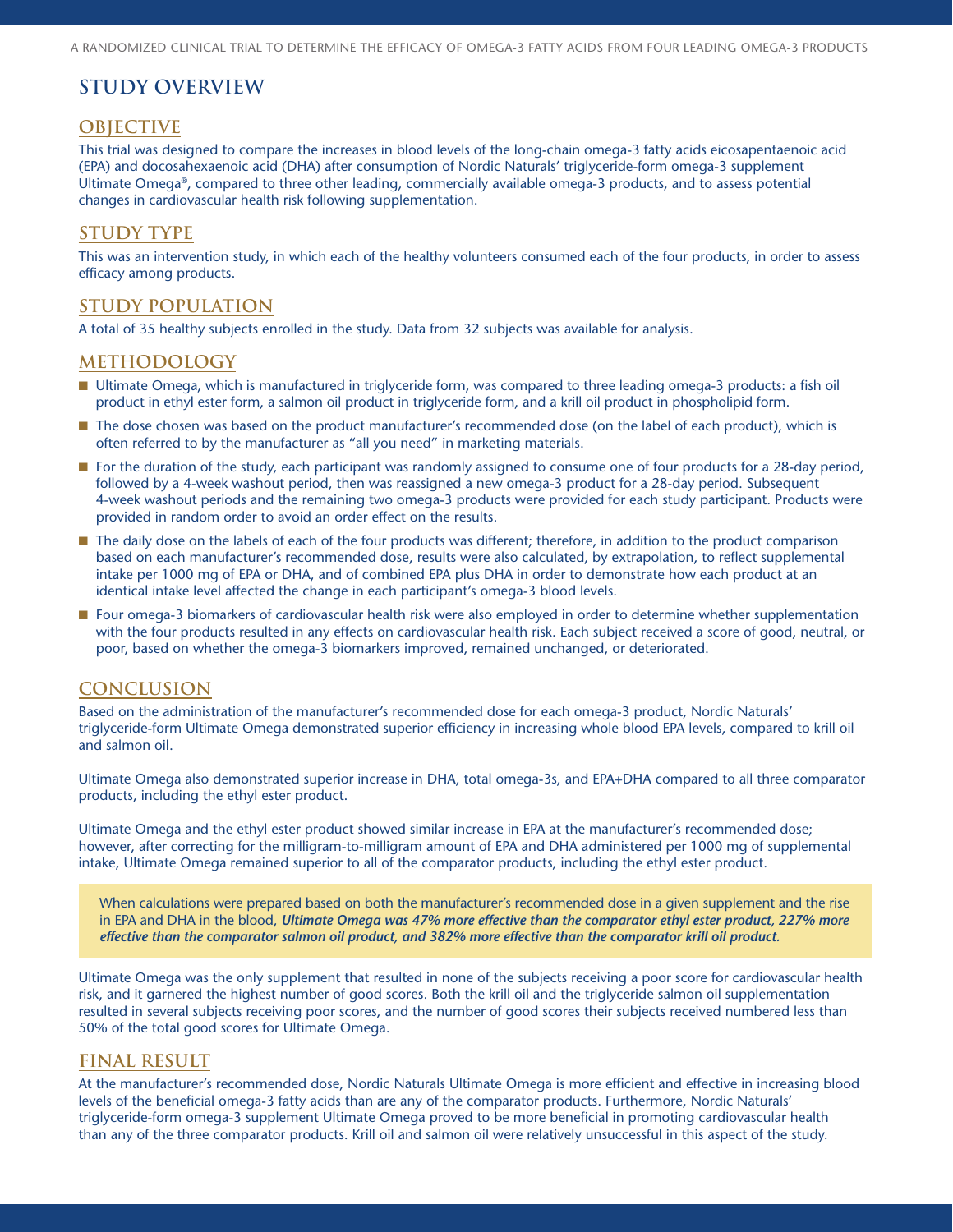## **PRODUCTS**

The four study products include:

**Nordic Naturals Ultimate Omega Fish Oil FORM: EPA and DHA in triglyceride form** 

#### **Ethyl Ester Fish Oil**

**n** FORM: EPA and DHA in ethyl ester form

# **DOSE**

**Krill Oil n** FORM: EPA and DHA in phospholipid form

#### **Salmon Oil**

**n** FORM: EPA and DHA in triglyceride form

| <b>Product</b>                        | <b>EPA+DHA</b><br>per Capsule       | Label<br><b>Recommended</b><br>Dose (caps $/$ day) | <b>Daily</b><br><b>EPA+DHA</b><br><b>Dosage</b> | # of Caps Needed To Match<br><b>EPA+DHA Levels Achieved</b><br>by Taking Ultimate Omega |
|---------------------------------------|-------------------------------------|----------------------------------------------------|-------------------------------------------------|-----------------------------------------------------------------------------------------|
| <b>Nordic Naturals Ultimate Omega</b> | EPA: $325$ mg<br>DHA: 225 mg        |                                                    | EPA: 650 mg<br>DHA: 450 mg                      | $\overline{2}$                                                                          |
| <b>Ethyl Ester Fish Oil</b>           | EPA: 756 mg<br>DHA: 228 mg          |                                                    | EPA: 756 mg<br>DHA: 228 mg                      | $\overline{2}$                                                                          |
| <b>Salmon Oil</b>                     | EPA: $90 \text{ mg}$<br>DHA: 110 mg | $\mathfrak z$                                      | EPA: 180 mg<br>DHA: 220 mg                      |                                                                                         |
| <b>Krill Oil</b>                      | EPA: $75 \text{ mg}$<br>DHA: 45 mg  | $\overline{2}$                                     | EPA: 150 mg<br>DHA: 90 mg                       | 10                                                                                      |

# **COMPARATIVE OMEGA-3 BLOOD LEVELS**

**FIGURE 1** Based on manufacturer's recommended dose